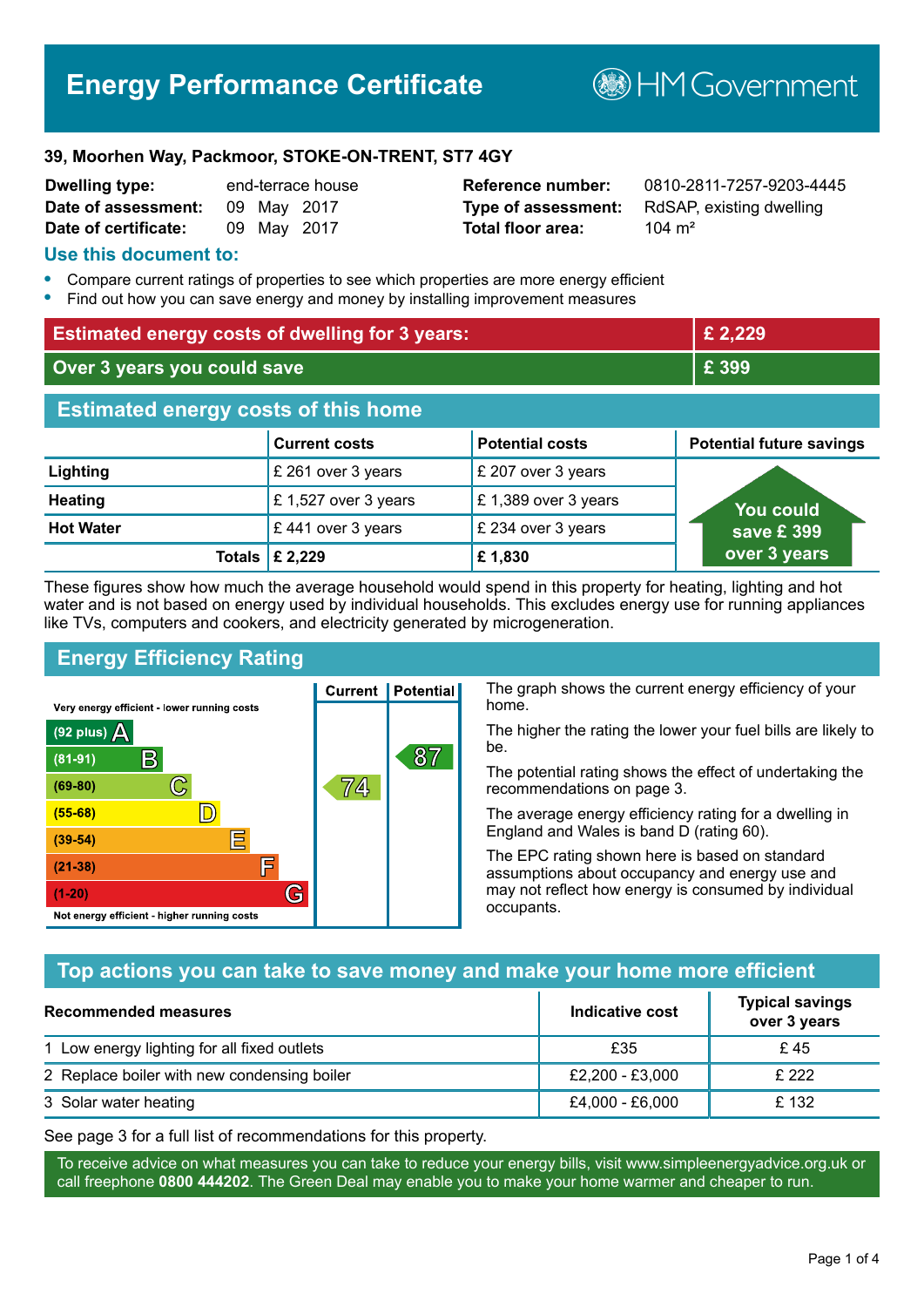**Energy Performance Certificate**

# **Summary of this home's energy performance related features**

| <b>Element</b>        | <b>Description</b>                          | <b>Energy Efficiency</b> |
|-----------------------|---------------------------------------------|--------------------------|
| Walls                 | Cavity wall, filled cavity                  | ★★★★☆                    |
| Roof                  | Roof room(s), insulated                     | ★★★★☆                    |
| Floor                 | Solid, insulated (assumed)                  |                          |
| Windows               | Fully double glazed                         | ★★★★☆                    |
| Main heating          | Boiler and radiators, mains gas             | ★★★★☆                    |
| Main heating controls | Programmer, room thermostat and TRVs        | ★★★★☆                    |
| Secondary heating     | None                                        |                          |
| Hot water             | From main system                            | ★★★★☆                    |
| Lighting              | Low energy lighting in 74% of fixed outlets | *****                    |

Current primary energy use per square metre of floor area: 172 kWh/m² per year

The assessment does not take into consideration the physical condition of any element. 'Assumed' means that the insulation could not be inspected and an assumption has been made in the methodology based on age and type of construction.

#### **Low and zero carbon energy sources**

Low and zero carbon energy sources are sources of energy that release either very little or no carbon dioxide into the atmosphere when they are used. Installing these sources may help reduce energy bills as well as cutting carbon. There are none provided for this home.

# **Your home's heat demand**

For most homes, the vast majority of energy costs derive from heating the home. Where applicable, this table shows the energy that could be saved in this property by insulating the loft and walls, based on typical energy use (shown within brackets as it is a reduction in energy use).

| <b>Heat demand</b>           | <b>Existing dwelling</b> | Impact of loft<br>insulation | Impact of cavity<br>wall insulation | Impact of solid<br>wall insulation |
|------------------------------|--------------------------|------------------------------|-------------------------------------|------------------------------------|
| Space heating (kWh per year) | 7.327                    | N/A                          | N/A                                 | N/A                                |
| Water heating (kWh per year) | 2,572                    |                              |                                     |                                    |

You could receive Renewable Heat Incentive (RHI) payments and help reduce carbon emissions by replacing your existing heating system with one that generates renewable heat, subject to meeting minimum energy efficiency requirements. The estimated energy required for space and water heating will form the basis of the payments. For more information, search for the domestic RHI on the www.gov.uk website.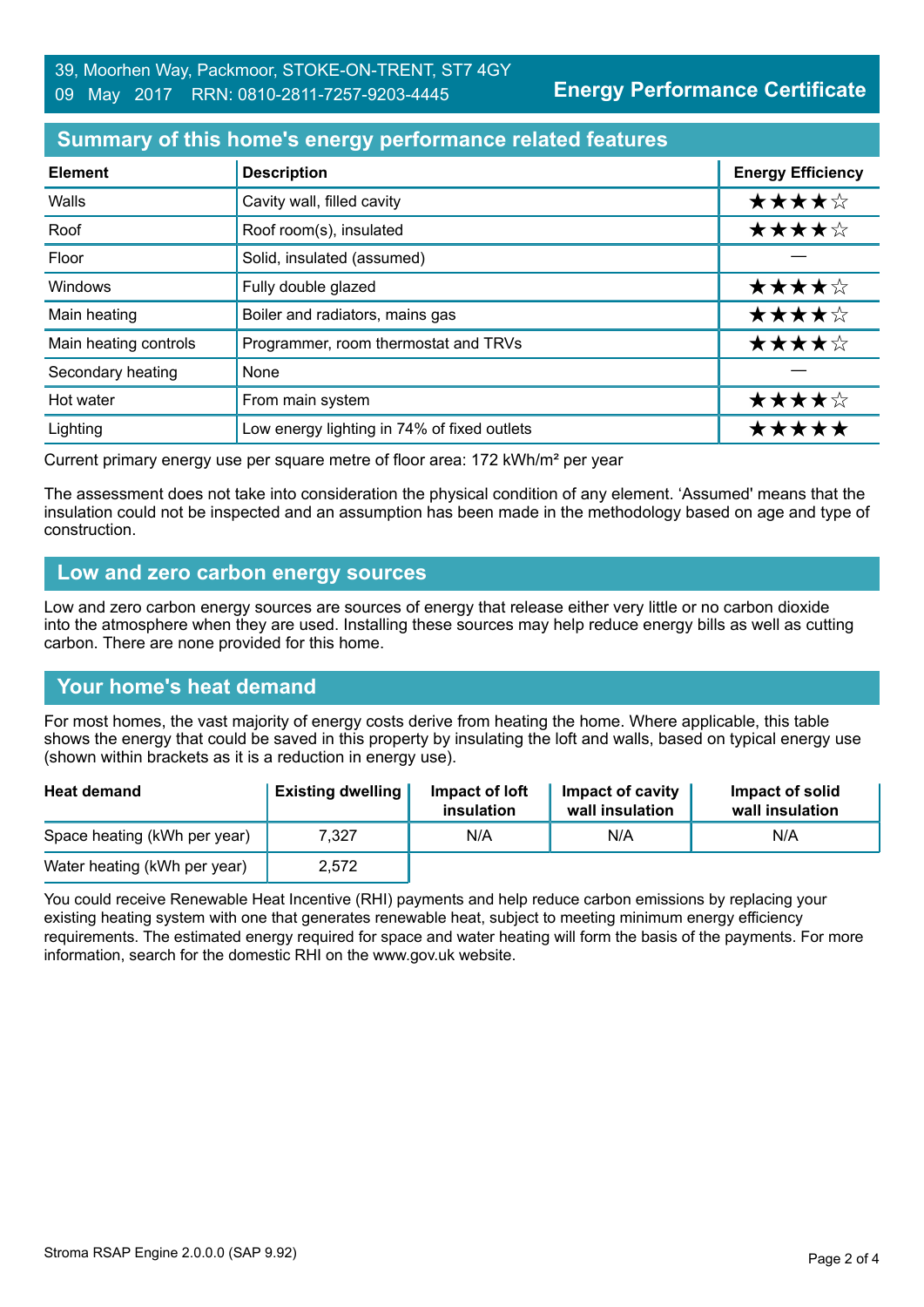#### 39, Moorhen Way, Packmoor, STOKE-ON-TRENT, ST7 4GY 09 May 2017 RRN: 0810-2811-7257-9203-4445

#### **Recommendations**

The measures below will improve the energy performance of your dwelling. The performance ratings after improvements listed below are cumulative; that is, they assume the improvements have been installed in the order that they appear in the table. To receive advice on what measures you can take to reduce your energy bills, visit www.simpleenergyadvice.org.uk or call freephone 0800 444202. Before installing measures, you should make sure you have secured the appropriate permissions, where necessary. Such permissions might include permission from your landlord (if you are a tenant) or approval under Building Regulations for certain types of work.

| <b>Recommended measures</b>               | Indicative cost | <b>Typical savings</b><br>per year | <b>Rating after</b><br>improvement |
|-------------------------------------------|-----------------|------------------------------------|------------------------------------|
| Low energy lighting for all fixed outlets | £35             | £ 15                               | C74                                |
| Replace boiler with new condensing boiler | £2,200 - £3,000 | £74                                | C77                                |
| Solar water heating                       | £4,000 - £6,000 | £44                                | C78                                |
| Solar photovoltaic panels, 2.5 kWp        | £5,000 - £8,000 | £272                               | <b>B87</b>                         |

#### **Alternative measures**

There are alternative measures below which you could also consider for your home.

- **•** Biomass boiler (Exempted Appliance if in Smoke Control Area)
- **•** Micro CHP

# **Financial Support and the Green Deal**

Green Deal Finance allows you to pay for some of the cost of your improvements in instalments under a Green Deal Plan (note that this is a credit agreement, but with instalments being added to the electricity bill for the property). The availability of a Green Deal Plan will depend upon your financial circumstances. There is a limit to how much Green Deal Finance can be used, which is determined by how much energy the improvements are estimated to **save** for a 'typical household'.

You may also be able to obtain support towards repairs or replacements of heating systems and/or basic insulation measures under the ECO scheme, provided that you are in receipt of qualifying benefits or tax credits. To learn more about this scheme and the rules about eligibility, visit www.simpleenergyadvice.org.uk or call freephone **0800 444202** for England and Wales.